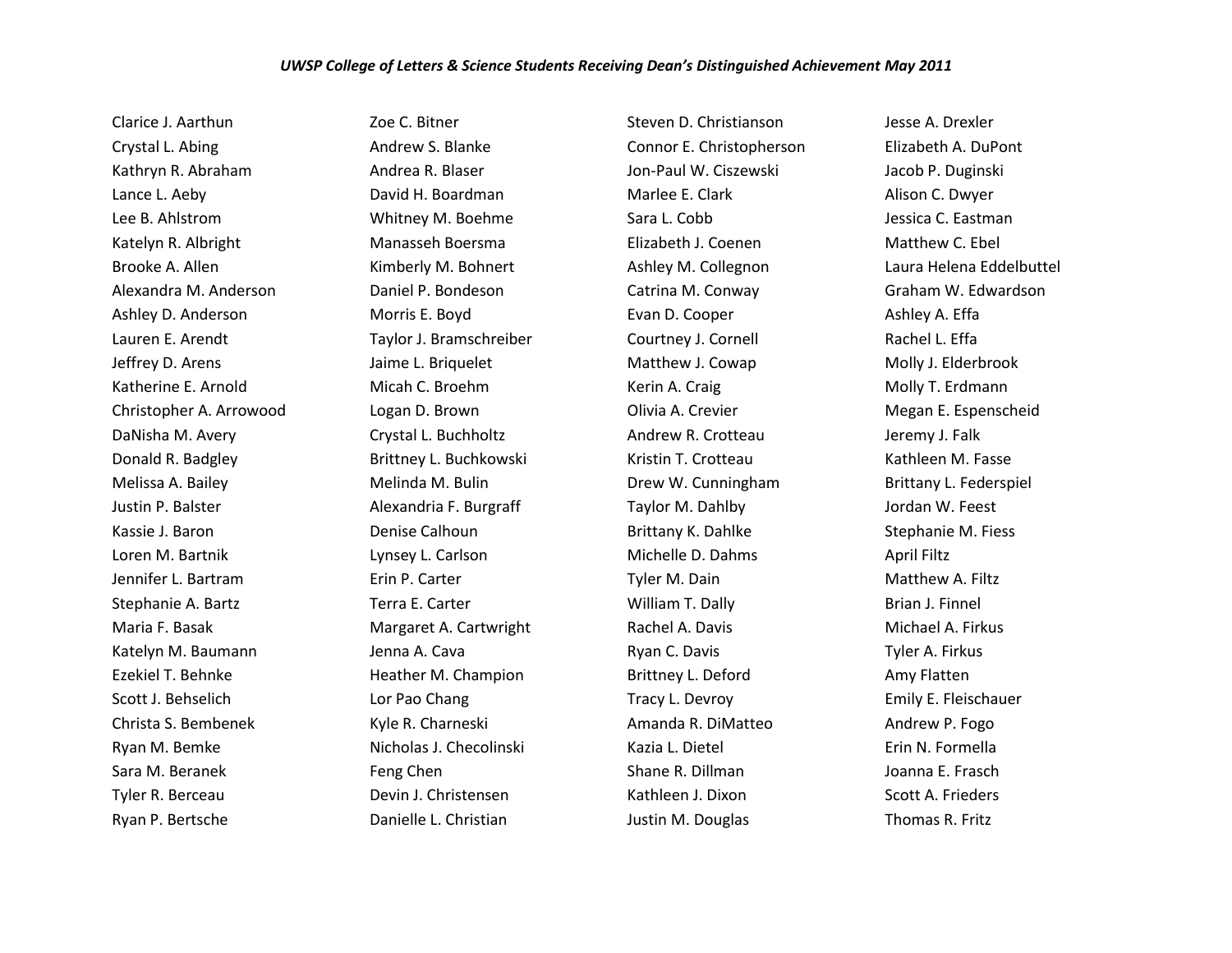## *UWSP College of Letters & Science Students Receiving Dean's Distinguished Achievement May 2011*

Anthony T. Fuller Hannah Fuss Rachel N. Gaetz Graciela Garzon-Sanchez Eric J. Geisthardt Jacob J. Gerry Scott M. Gerstl Lane D. Gibbons Jesse J. Giebel Jonathan Giombi Leslie Gitz Amanda M. Goodsett Lloyd T. Graff Courtney M. Gray Laura M. Griglak Heather R. Grimm Arnold S. Groehler Dustin J. Groshek Matthew R. Groshek Ryan M. Groshek Gavin J. Grubofski Amanda D. Grunwald Kristin R. Gunnink Austin J. Hafermann Julienna E. Hagan Sarah R. Hagedon Gregory S. Hagen Danielle C. Hamm Karl S. Hanke Kevin M. Hansen

Tammy S. Hanson Daryn R. Hardwick James L. Harris Cara M. Hart Emily A. Hart Natalie E. Hartfiel Joseph M. Hasenohrl Meggan R. Hass Christopher M. Hassan Stuart R. Hautala Michelle R. Hayden Amanda M. Heim Scott A. Helgeson Britney A. Helling John A. Helmke Jennifer A. Henderson Kody K. Henke Benjamin L. Hennes Michael S. Herman Tarah L. Hicks Leah M. Hietpas James R. Hillemeyer Ian B. Hines Ryan M. Hinner Jordan J. Hoeppner Nichole L. Hoffman Jesha A. Holcomb-LaMarche Kyle J. Homan Eric D. Honerlaw Jessica E. Hoof

Joseph R. Hottenstein Tiffany M. Hughes Sarah E. Hull Graham H. Hummel-Hall Nicholas S. Hunter Sara M. Illinski Roswell L. Ingman Randall J. Inhoff Jordan R. Isaacs Daniel R. Jenkins Sarena A. Jensen Callie J. Johnson Tracy M. Johnson Dylan T. Jones Chris M. Kadolph Kyle R. Kafka Hannah M. Kampschoer Lauren E. Kaniewski Jessica L. Kayhart Heather L. Kelly Erin T. Kennedy Kim M. Kiesner Amanda F. Kilponen Margo M. King Jason S. Kirker Ashley L. Kizewski Kaylin M. Kleinhans James S. Kleist Erin E. Kline Sara R. Kline

Olivia M. Klinkhammer Paige N. Kluz Casey R. Koenig Stacy L. Kohls Erika L. Kolacki Duane C. Kosobucki Garrett M. Kraft Triton J. Krizenesky Jessica A. Kuna Dana A. LaVake Jacinta L. Landeros Valerie J. Landowski Amanda J. Larson David R. Larson Jacob A. Lauer Kara J. Laursen Stacy L. Lavongsa Kyle K. Leaf Courtney L. Lechler Joshua T. Lee Pang H. Lee Whitney M. Leisgang John S. Lenz Neiko P. Levenhagen Marcus A. Lewandowski Jinzhi Li Renee B. Liebe Daniel J. Liebergen Gail S. Lindner Caitlin M. Lindsay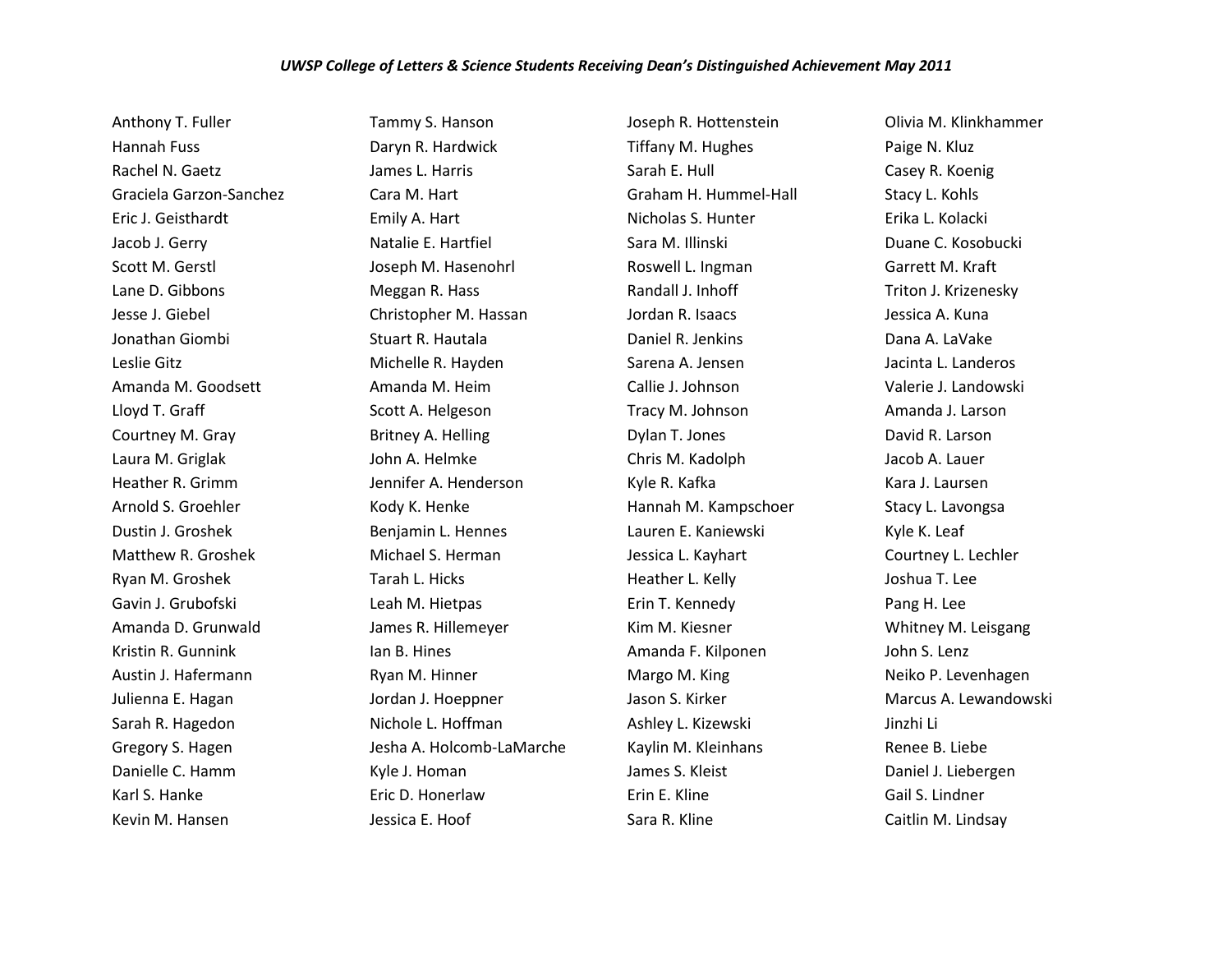## *UWSP College of Letters & Science Students Receiving Dean's Distinguished Achievement May 2011*

Anne R. Llinas Jeanna M. Lodel Ben J. Lofgren Elizabeth M. Loomer Brooksie M. Loth Elizabeth A. Loth Christopher S. Lyon Sarah M. Magnuson Mark A. Mahoney Nyssa Maki Jacob G. Malooly Richard A. Manthe Jenay E. Manydeeds Katherine A. Marichal Joseph W. Marx Rachel R. Maslakow Ashley N. May Jason R. Mayer Jeffrey J. McKee Zachary A. Meadows Melissa A. Mehre Nolan Meihak Matthew J. Meis Scott A. Merk Breana R. Meyer Randa L. Meyer Nick M. Michalske Sarah M. Mielens Marci A. Mihalko Sean P. Minster

Michael P. Moore Jamie R. Moran Kody J. Morgan Catherine M. Morrow Joanna Mueller Robyn K. Mueller Kelley L. Muench Michael J. Mulhaney Daniel R. Nadeau Haley A. Neja Ryan P. Nelson Zachary T. Nelson Kendra O. Ness Eileen E. Newsome Timothy J. Nitschke Kayla M. Norris Sara K. Novak Maille A. ONeil Spencer T. Oberstadt Nicolas A. Offerman Stephanie A. Okray Joshua A. Olive Abigail J. Olson Alyssa G. Olson Emily M. Oman Myo Thanda Oo Ashley Orozco Ashley M. Ostrowski Alina E. Ott Kelly M. Pardy

Richard W. Parmentier Nicole A. Peeters Lincoln A. Peppard Anna L. Peterman Gretchen L. Peterson James R. Peterson Jessica M. Peterson James D. Peth Jordan B. Petit Daniel A. Phillips Justin M. Pilger Nicholas R. Pilsner Jessilyn J. Piontek Andrea Plascencia Aurelia M. Poat Mallory B. Polivka Josiah E. Popp Jocelyn R. Possley Phillip J. Potter Jason A. Prinsen Kaytee L. Quast Brooke K. Radant Derek D. Radtke Jill R. Raikowski Angelica M. Ransom Lily M. Rawson Lyza M. Reichelt Trevor J. Reith Tatum L. Remke Qianwei Ren

Jordan C. Rennicke Andria E. Rice Alecia B. Richards Jessica R. Richter Vanessa M. Ritter Emanuel A. Rivera Kayla M. Robinson Peter R. Rose Andrew R. Rosik Susan M. Ross Meghan A. Rossmanith Laura C. Roszak Corey T. Rothrock Christopher A. Roubique Zachary R. Ruesch Alyce J. Ruhoff Amanda H. Ruhoff Danielle L. Rupp Cory A. Rusch Matthew J. Rush Timothy J. Rushmer Ryan M. Rutledge Kathleen C. Ryan Cortney M. Sabin Caleb F. Sanford Pamela M. Sankey Clorissa N. Santiago Gretchen E. Sauey Nicole K. Scharschmidt Sayaka Schatzke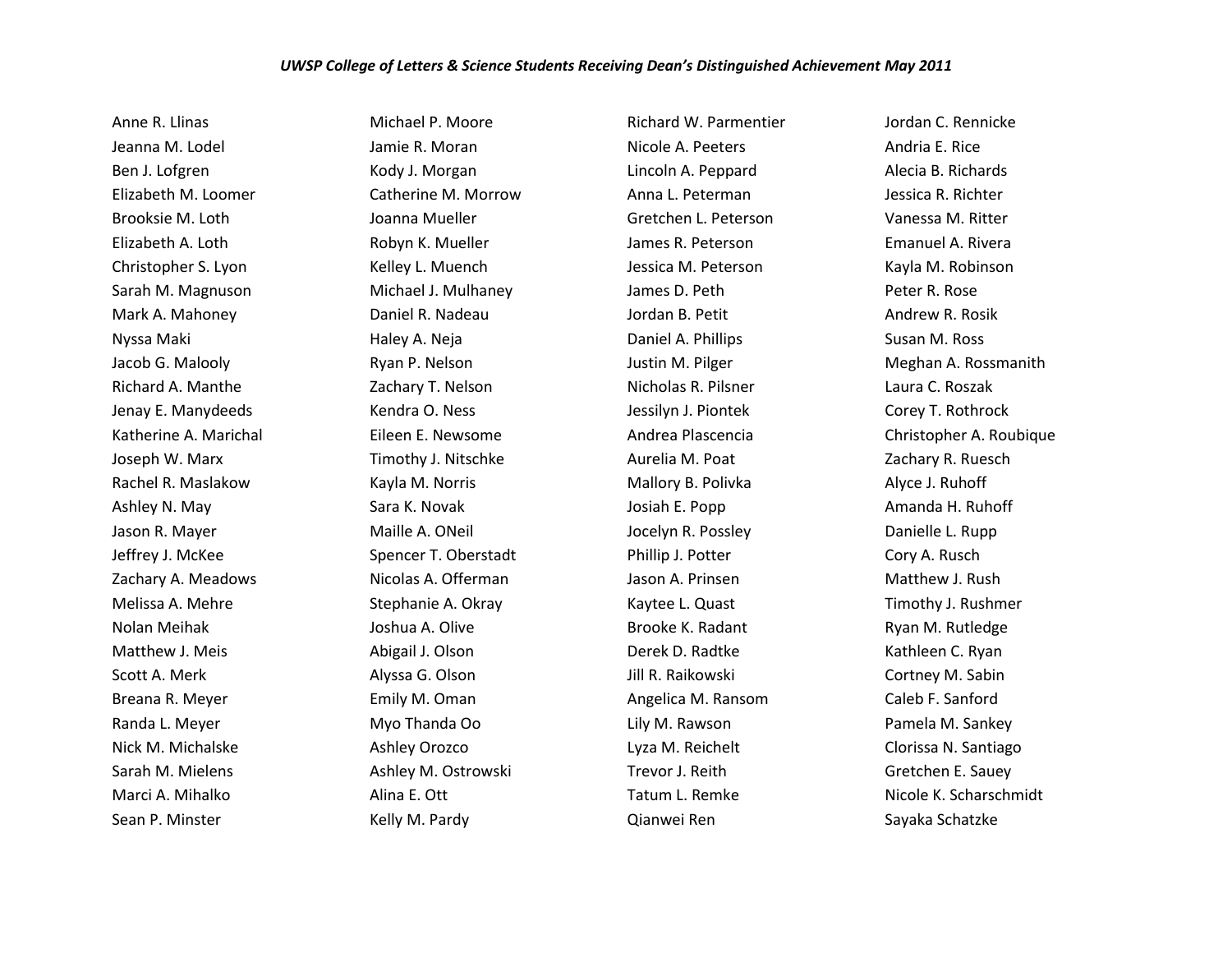Shayne A. Scheuermann Allison B. Schjoth Samantha L. Schmid Peter A. Schmidt Dylan R. Schmoldt Sonia M. Schneider Darlene B. Schoenbeck Lea N. Schoenberg David S. Schreiner Maria T. Schreiner Jared S. Schuff Hillary M. Schultz Matthew C. Schultz Gwendolyn E. Schwanke Jordyn L. Schwartz Cortney M. Sebolt Aaron C. Sedgwick Michael M. Seebruck Paige M. Selbo Eric Bradley Semling Katie M. Senger Jerad A. Servais Hans L. Severson Ambud Sharma Brent J. Sherry Aldis P. Siltumens Hannah R. Simonson Samantha A. Smetana Scott L. Smith Alexis C. Snedden

Han Jee So Elizabeth A. Sommer Rachel M. Sommer Jenna L. Sonnentag Casey L. South Ryan J. Specht Laura M. Spencer Justin L. Stangl Aaron T. Staniak Jenna L. Stark Emily A. Starke Anna R. Starzinski Megan R. Stebane Katie M. Steffanides Emily A. Stellick Sara E. Stigen Kelsey M. Stolhand Kelly E. Stolpa Shannon E. Stover Bradley Stroik Danielle E. Strysick Rebekah A. Stuck Kayla J. Stuebbe Rebecca J. Sutherland Rebecca J. Swan Andrew J. Swanson Erica E. Swenson Jacob S. Tatro Jessica S. Tellez Matthew E. Teresinski Kyle R. Tesch Kenneth D. Tessen Jonathan S. Tetzlaff Trevor A. Tetzlaff Trisha C. Tetzlaff Anna Thao Megan M. Theys Katelyn E. Thomas Kevin M. Thompson Kerby K. Timm Eli C. Towle Lance M. Treadeau Jessica W. Tuschen Jennifer L. Urmanski Breanna Valenza Jonathan J. VanAsten Alexander R. VanHulle Andrew J. VanMeter Mallory J. VanTatenhove Megan L. VandenBosch Benjamin D. VanderPas Daniel Deryck Vaz Tiffany J. Venus Kaitlyn E. Veverka Katrina M. Vorpagel Miranda M. Voss Haley L. Vosters Marissa L. Vrieze Monica M. Wagner Jacylyn D. Wahl

Brittany C. Waite Kristen R. Waklee Brooke A. Walsh Nicholas A. Walters Charles S. Wanty Ellen E. Wargowski Ben P. Wasleske Steven J. Wasmoen Karen R. Weatherwax Albert J. Webster Brittany C. Wecker Andrew L. Weekes Jesse M. Wellens Katherine A. Wendler Nathan E. Wentz Kaylin J. Werth Elizabeth V. Wescott Jessica A. Wickman Leah N. Wierzba Taylor L. Willert Seiquest N. Williams Nick J. Winch Jonathan T. Winkelman Jeremy A. Witkowski Candice A. Wolosek Cody W. Worzalla Jacqueline R. Wrensch Nick L. Wright Kymberly A. Wyant Sarah M. Wykle